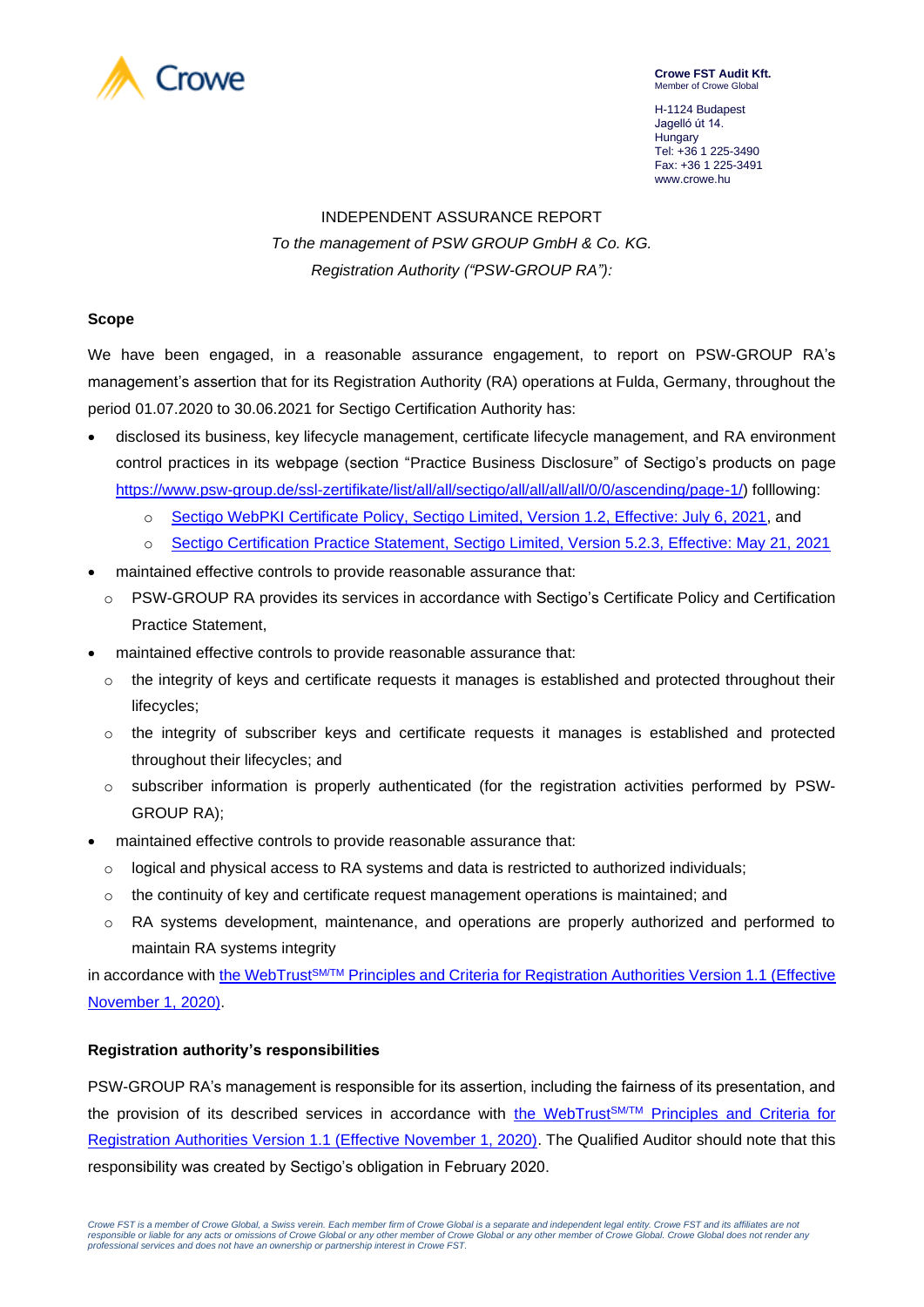

## **Our independence and quality control**

We have complied with the independence and other ethical requirements of the *Code of Ethics for Professional Accountants* issued by the International Ethics Standards Board for Accountants, which is founded on fundamental principles of integrity, objectivity, professional competence and due care, confidentiality and professional behavior.

The firm applies International Standard on Quality Control 1, and accordingly maintains a comprehensive system of quality control including documented policies and procedures regarding compliance with ethical requirements, professional standards and applicable legal and regulatory requirements.

## **Auditor's responsibilities**

Our responsibility is to express an opinion on management's assertion based on our procedures. We conducted our procedures in accordance with International Standard on Assurance Engagements 3000, *Assurance Engagements Other than Audits or Reviews of Historical Financial Information,* issued by the International Auditing and Assurance Standards Board. This standard requires that we plan and perform our procedures to obtain reasonable assurance about whether, in all material respects, management's assertion is fairly stated, and, accordingly, included:

(1) obtaining an understanding of PSW-GROUP RA's key and certificate request lifecycle management business practices and its controls over key and certificate request integrity, over the authenticity and confidentiality of subscriber and relying party information, over the continuity of key and certificate request lifecycle management operations and over development, maintenance and operation of systems integrity;

(2) selectively testing transactions executed in accordance with disclosed key and certificate request lifecycle management business practices;

(3) testing and evaluating the operating effectiveness of the controls; and

(4) performing such other procedures as we considered necessary in the circumstances.

We believe that the evidence we have obtained is sufficient and appropriate to provide a basis for our opinion.

## **Relative effectiveness of controls**

The relative effectiveness and significance of specific controls at PSW-GROUP RA and their effect on assessments of control risk for subscribers and relying parties are dependent on their interaction with the controls, and other factors present at individual subscriber and relying party locations. We have performed no procedures to evaluate the effectiveness of controls at individual subscriber and relying party locations.

## **Inherent limitations**

Because of the nature and inherent limitations of controls, PSW-GROUP RA's ability to meet the aforementioned criteria may be affected. For example, controls may not prevent, or detect and correct, error, fraud, unauthorized access to systems and information, or failure to comply with internal and external policies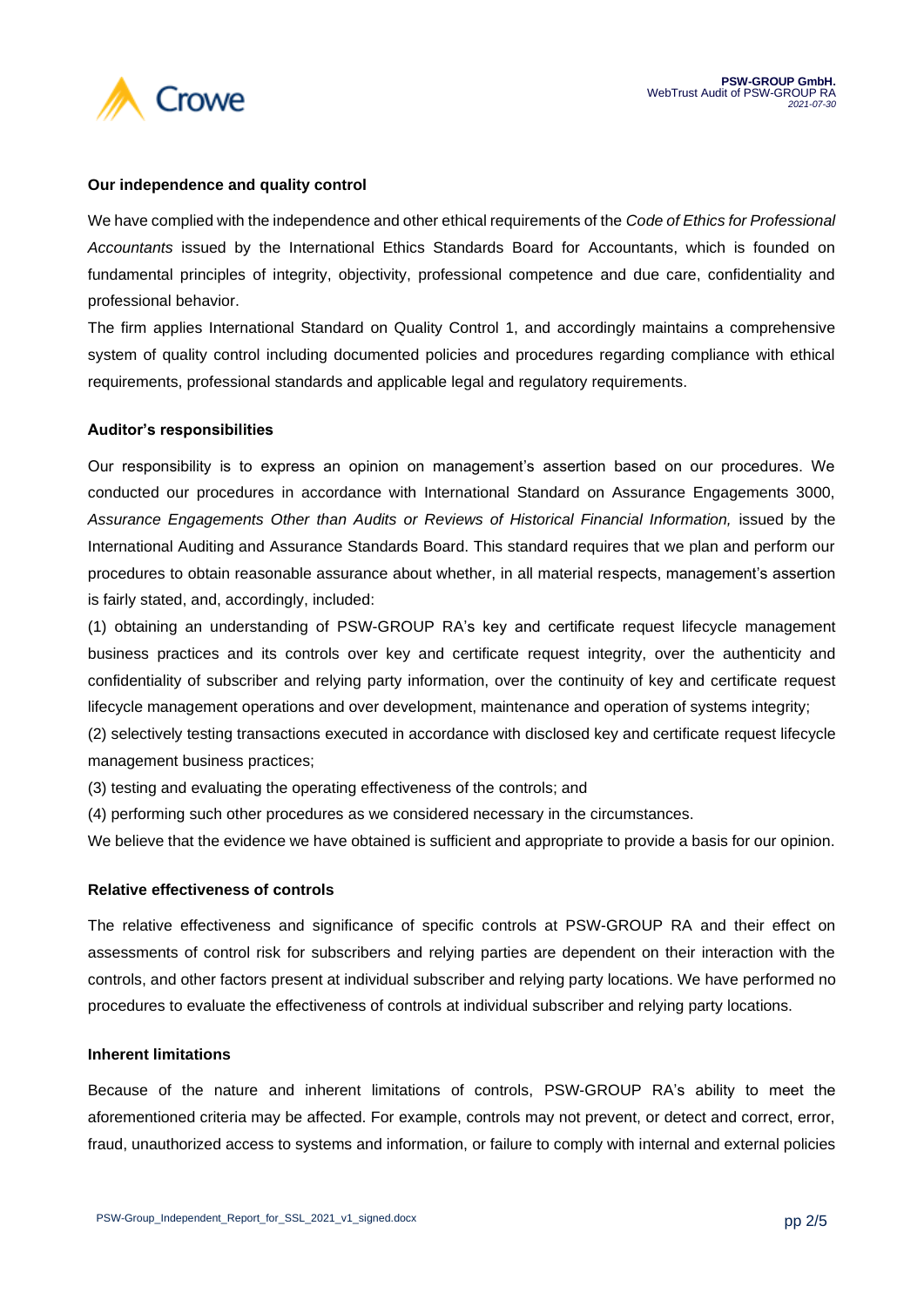

or requirements. Also, the projection of any conclusions based on our findings to future periods is subject to the risk that changes may alter the validity of such conclusions.

## **Opinion**

In our opinion, throughout the period 01.07.2020 to 30.06.2021, PSW-GROUP RA management's assertion, as referred to above, is fairly stated, in all material respects, in accordance with [the WebTrust](https://www.cpacanada.ca/-/media/site/operational/ms-member-services/docs/webtrust/wt148webtrust-for-ra--110120-finalaoda.pdf?la=en&hash=34D210225C03FC6436FA0074585CA60C0A3DCD91)SM/TM Principles [and Criteria for Registration Authorities Version 1.1 \(Effective November 1, 2020\).](https://www.cpacanada.ca/-/media/site/operational/ms-member-services/docs/webtrust/wt148webtrust-for-ra--110120-finalaoda.pdf?la=en&hash=34D210225C03FC6436FA0074585CA60C0A3DCD91)

This report does not include any representation as to the quality of PSW-GROUP RA's services beyond those covered by the WebTrust<sup>SM/TM</sup> Principles and Criteria for Registration Authorities Version 1.1 (Effective [November 1, 2020\),](https://www.cpacanada.ca/-/media/site/operational/ms-member-services/docs/webtrust/wt148webtrust-for-ra--110120-finalaoda.pdf?la=en&hash=34D210225C03FC6436FA0074585CA60C0A3DCD91) nor the suitability of any of PSW-GROUP RA's services for any customer's intended purpose.

Kony hunor

**Crowe FST Audit Ltd.** Budapest, Hungary 2021-07-30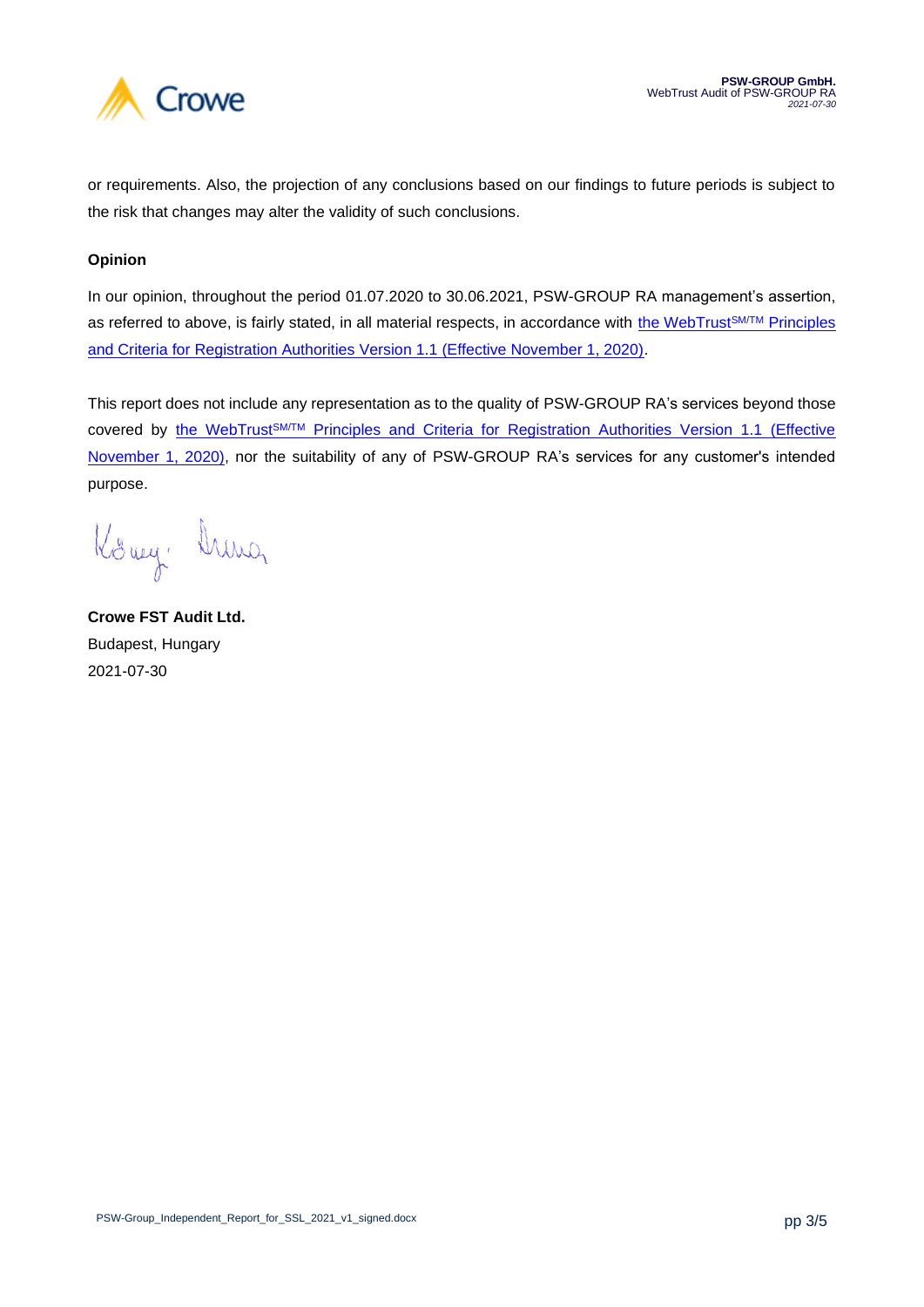# PSW GROUP GmbH & Co. KG. MANAGEMENT'S ASSERTION

PSW ROUP Registration Authority ("PSW-GROUP RA") is operated by PSW GROUP GmbH & Co. KG, in Fulda as Sectigo Germany relating to the issuance of website authentication, codesigning and s/mime certificates provides the following RA services related to website authentication (SSL), codesigning and s/mime certificates:

- Subscriber registration
- Receiving the Certificate Signing Requests from Applicants
- Forwarding the Certificate Signing Requests to Sectigo

The management of PSW-GROUP RA is responsible for establishing and maintaining effective controls over its RA operations, including its RA business practices disclosure on its website [\(https://www.psw](https://www.psw-group.de/)[group.de/\)](https://www.psw-group.de/), RA business practices management, RA environmental controls, and subscriber certificate request lifecycle management controls. These controls contain monitoring mechanisms, and actions are taken to correct deficiencies identified.

There are inherent limitations in any controls, including the possibility of human error, and the circumvention or overriding of controls. Accordingly, even effective controls can only provide reasonable assurance with respect to PSW-GROUP RA's Registration Authority operations. Furthermore, because of changes in conditions, the effectiveness of controls may vary over time.

PSW-GROUP RA management has assessed its disclosures of its certificate practices and controls over its RA services. Based on that assessment, in providing its Registration Authority (RA) services at Fulda, Germany, throughout the period 27.07.2020 to 28.07.2021, PSW-GROUP RA has:

- disclosed its business, certificate request lifecycle management, and CA environment control practices in the following documents related to website authentication (SSL certificates), codesigning and s/mime certificates registered as External RA of Sectigo:
	- o [Sectigo WebPKI Certificate Policy, Sectigo Limited, Version 1.1, Effective: May 22, 2020,](https://sectigo.com/uploads/files/Sectigo-WebPKI-CP-v1.1.pdf)
	- o [Sectigo WebPKI Certificate Policy, Sectigo Limited, Version 1.2, Effective: July 6, 2021,](https://sectigo.com/uploads/files/Sectigo_WebPKI_CP_v1_2.pdf)
	- o [Sectigo Certification Practice Statement, Sectigo Limited, Version 5.2, Effective: May 22, 2020,](https://sectigo.com/uploads/files/Sectigo-CPS-v5.2.pdf)
	- o [Sectigo Certification Practice Statement, Sectigo Limited, Version 5.2.1, Effective: Sept 21, 2019,](https://sectigo.com/uploads/files/Sectigo-CPS-v5_2_1.pdf)
	- o [Sectigo Certification Practice Statement, Sectigo Limited, Version 5.2.2, Effective: Sept 30, 2020](https://sectigo.com/uploads/files/Sectigo-CPS-v5_2_2.pdf)
	- o [Sectigo Certification Practice Statement, Sectigo Limited, Version 5.2.3, Effective: May 21, 2021](https://sectigo.com/uploads/files/Sectigo_CPS_v5_2_3.pdf)
- maintained effective controls to provide reasonable assurance that:
	- o PSW-GROUP RA provides its services in accordance with Sectigo's Certificate Policies and Certification Practice Statements above,
- maintained effective controls to provide reasonable assurance that:
	- o the integrity of keys and certificate requests it manages is established and protected throughout their lifecycles;
	- o the integrity of subscriber keys and certificate requests it manages is established and protected throughout their lifecycles; and
	- o subscriber information is properly authenticated (for the registration activities performed by PSW-GROUP RA;